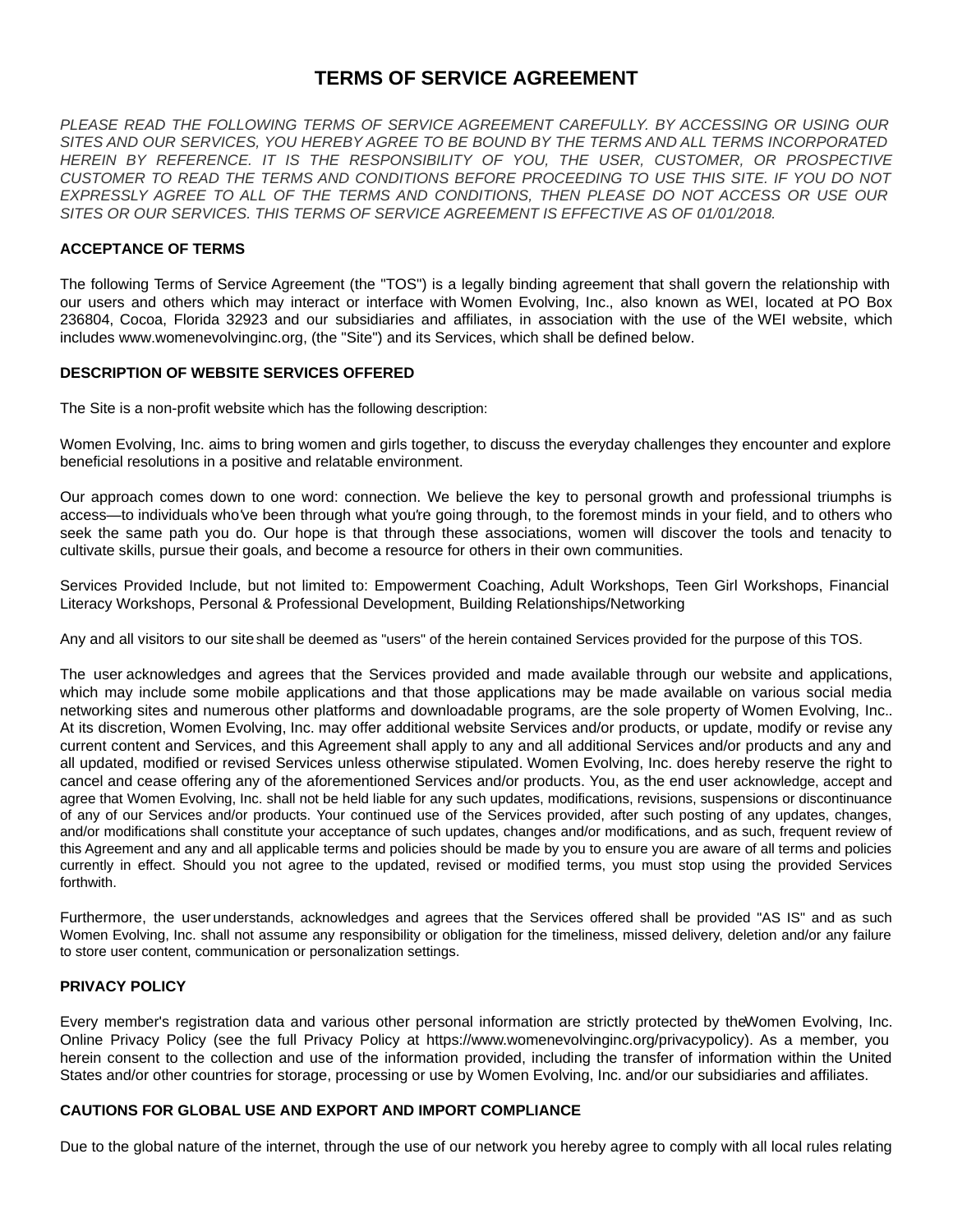to online conduct and that which is considered acceptable Content. Uploading, posting and/or transferring of software, technology and other technical data may be subject to the export and import laws of the United States and possibly other countries. Through the use of our network, you thus agree to comply with all applicable export and import laws, statutes and regulations, including, but not limited to, the Export Administration Regulations [\(http://www.access.gpo.gov/bis/ear/ear\\_data.html](http://www.access.gpo.gov/bis/ear/ear_data.html)), as well as the sanctions control program of the United States [\(http://www.treasury.gov/resource-center/sanctions/Programs/Pages/Programs.aspx](http://www.treasury.gov/resource-center/sanctions/Programs/Pages/Programs.aspx)). Furthermore, you state and pledge that you:

- a) are not on the list of prohibited individuals which may be identified on any government export exclusion report (<http://www.bis.doc.gov/complianceandenforcement/liststocheck.htm>) nor a member of any other government which may be part of an export-prohibited country identified in applicable export and import laws and regulations;
- b) agree not to transfer any software, technology or any other technical data through the use of our network Services to any export-prohibited country;
- c) agree not to use our website network Services for any military, nuclear, missile, chemical or biological weaponry end uses that would be a violation of the U.S. export laws; and
- d) agree not to post, transfer nor upload any software, technology or any other technical data which would be in violation of the U.S. or other applicable export and/or import laws.

## **CONTENT PLACED OR MADE AVAILABLE FOR COMPANY SERVICES**

Women Evolving, Inc. shall not lay claim to ownership of any content submitted by any visitoror user, nor make such content available for inclusion on our website Services. Therefore, you hereby grant and allow for Women Evolving, Inc. the below listed worldwide, royalty-free and non-exclusive licenses, as applicable:

- a) The content submitted or made available for inclusion on the publicly accessible areas of Women Evolving, Inc.'s sites, the license provided to permit to use, distribute, reproduce, modify, adapt, publicly perform and/or publicly display said Content on our network Services is for the sole purpose of providing and promoting the specific area to which this content was placed and/or made available for viewing. This license shall be available so long as you are a member of Women Evolving, Inc.'s sites, and shall terminate at such time when you elect to discontinue your membership.
- b) Photos, audio, video and/or graphics submitted or made available for inclusion on the publicly accessible areas of Women Evolving, Inc.'s sites, the license provided to permit to use, distribute, reproduce, modify, adapt, publicly perform and/or publicly display said Content on our network Services are for the sole purpose of providing and promoting the specific area in which this content was placed and/or made available for viewing. This license shall be available so long as you are a member of Women Evolving, Inc.'s sites and shall terminate at such time when you elect to discontinue your membership.
- c) For any other content submitted or made available for inclusion on the publicly accessible areas of Women Evolving, Inc.'s sites, the continuous, binding and completely sub-licensable license which is meant to permit to use, distribute, reproduce, modify, adapt, publish, translate, publicly perform and/or publicly display said content, whether in whole or in part, and the incorporation of any such Content into other works in any arrangement or medium current used or later developed.

Those areas which may be deemed "publicly accessible" areas of Women Evolving, Inc.'s sites are those such areas of our network properties which are meant to be available to the general public, and which would include message boards and groups that are openly available to users.

#### **CONTRIBUTIONS TO COMPANY WEBSITE**

Women Evolving, Inc. provides an area for our users to contribute feedback to our website. When you submit ideas, documents, suggestions and/or proposals ("Contributions") to our site, you acknowledge and agree that:

- a) your contributions do not contain any type of confidential or proprietary information;
- b) WEI shall not be liable or under any obligation to ensure or maintain confidentiality, expressed or implied, related to any Contributions;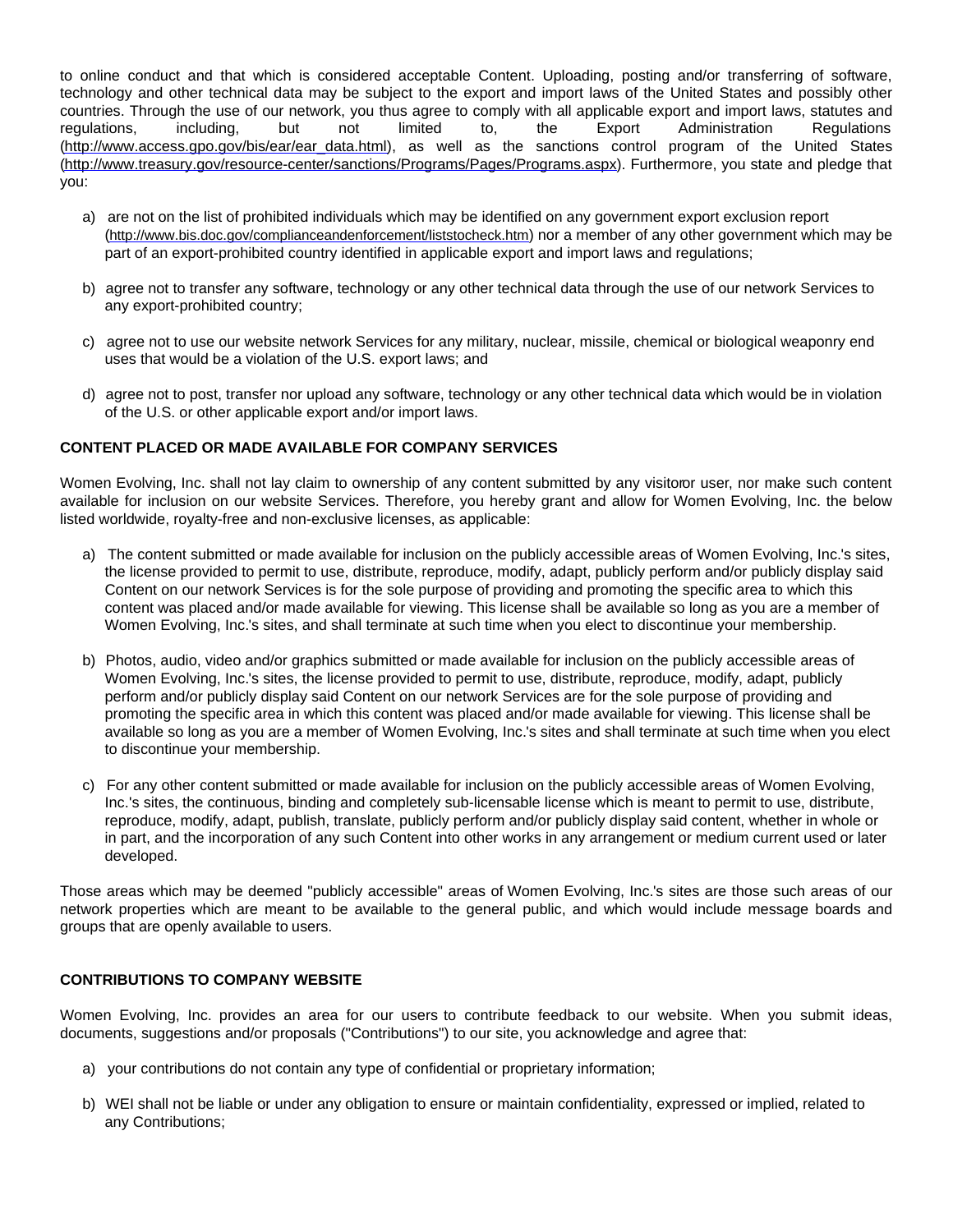- c) WEI shall be entitled to make use of and/or disclose any such Contributions in any such manner as they may see fit;
- d) the contributor's Contributions shall automatically become the sole property of WEI; and
- e) WEI is under no obligation to either compensate or provide any form of reimbursement in any manner or nature.

# **INDEMNITY**

All users herein agree to insure and hold Women Evolving, Inc., our subsidiaries, affiliates, agents, employees, officers, partners and/or licensors blameless or not liable for any claim or demand, which may include, but is not limited to, reasonable attorney fees made by any third party which may arise from any content a user of our site may submit, post, modify, transmit or otherwise make available through our Services, the use of WEI Services or your connection with these Services, your violations of the Terms of Service and/or your violation of any such rights of another person.

## **COMMERCIAL REUSE OF SERVICES**

The user herein agrees not to replicate, duplicate, copy, trade, sell, resell nor exploit for any commercial reason any part, use of, or access to WEI's sites.

## **MODIFICATIONS**

Women Evolving, Inc. shall reserve the right at any time it may deem fit, to modify, alter and or discontinue, whether temporarily or permanently, our service, or any part thereof, with or without prior notice. In addition, we shall not be held liable to you or to any third party for any such alteration, modification, suspension and/or discontinuance of our Services, or any part thereof.

## **ADVERTISERS**

Any correspondence or business dealings with, or the participation in any promotions of, advertisers located on or through our Services, which may include the payment and/or delivery of such related goods and/or Services, and any such other term, condition, warranty and/or representation associated with such dealings, are and shall be solely between you and any such advertiser. Moreover, you herein agree that Women Evolving, Inc. shall not be held responsible or liable for any loss or damage of any nature or manner incurred as a direct result of any such dealings or as a result of the presence of such advertisers on our website.

#### **LINKS**

Either Women Evolving, Inc. or any third parties may provide links to other websites and/or resources. Thus, you acknowledge and agree that we are not responsible for the availability of any such external sites or resources, and as such, we do not endorse nor are we responsible or liable for any content, products, advertising or any other materials, on or available from such third party sites or resources. Furthermore, you acknowledge and agree that Women Evolving, Inc. shall not be responsible or liable, directly or indirectly, for any such damage or loss which may be a result of, caused or allegedly to be caused by or in connection with the use of or the reliance on any such content, goods or Services made available on or through any such site or resource.

## **PROPRIETARY RIGHTS**

You do hereby acknowledge and agree that Women Evolving, Inc.'s Services and any essential software that may be used in connection with our Services ("Software") shall contain proprietary and confidential material that is protected by applicable intellectual property rights and other laws. Furthermore, you herein acknowledge and agree that any Content which may be contained in any advertisements or information presented by and through our Services or by advertisers is protected by copyrights, trademarks, patents or other proprietary rights and laws. Therefore, except for that which is expressly permitted by applicable law or as authorized by Women Evolving, Inc. or such applicable licensor, you agree not to alter, modify, lease, rent, loan, sell, distribute, transmit, broadcast, publicly perform and/or created any plagiaristic works which are based on Women Evolving, Inc. Services (e.g. Content or Software), in whole or part.

Women Evolving, Inc. herein has granted you personal, non-transferable and non-exclusive rights and/or license to make use of the object code or our Software on a single computer, as long as you do not, and shall not, allow any third party to duplicate, alter, modify, create or plagiarize work from, reverse engineer, reverse assemble or otherwise make an attempt to locate or discern any source code, sell, assign, sublicense, grant a security interest in and/or otherwise transfer any such right in the Software. Furthermore, you do herein agree not to alter or change the Software in any manner, nature or form, and as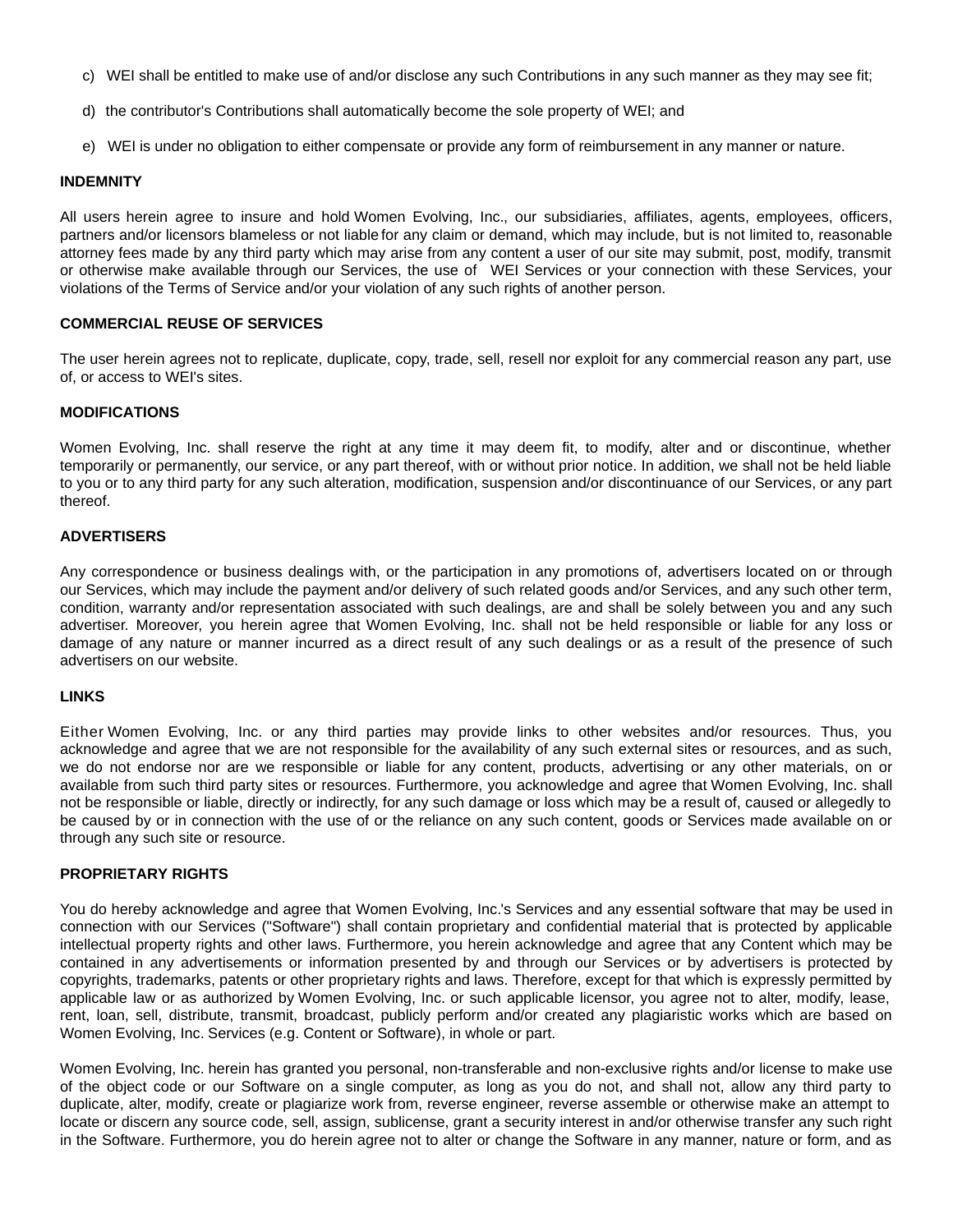such, not to use any modified versions of the Software, including and without limitation, for the purpose of obtaining unauthorized access to our Services. Lastly, you also agree not to access or attempt to access our Services through any means other than through the interface which is provided by Women Evolving, Inc. for use in accessing our Services.

# **WARRANTY DISCLAIMERS**

YOU HEREIN EXPRESSLY ACKNOWLEDGE AND AGREE THAT:

- a) THE USE OF WOMEN EVOLVING, INC. SERVICES AND SOFTWARE ARE AT THE SOLE RISK BY YOU. OUR SERVICES AND SOFTWARE SHALL BE PROVIDED ON AN "AS IS" AND/OR "AS AVAILABLE" BASIS. WOMEN EVOLVING, INC. AND OUR SUBSIDIARIES, AFFILIATES, OFFICERS, EMPLOYEES, AGENTS, PARTNERS AND LICENSORS EXPRESSLY DISCLAIM ANY AND ALL WARRANTIES OF ANY KIND WHETHER EXPRESSED OR IMPLIED, INCLUDING, BUT NOT LIMITED TO ANY IMPLIED WARRANTIES OF TITLE, MERCHANTABILITY, FITNESS FOR A PARTICULAR PURPOSE AND NON-INFRINGEMENT.
- b) WOMEN EVOLVING, INC. AND OUR SUBSIDIARIES, OFFICERS, EMPLOYEES, AGENTS, PARTNERS AND LICENSORS MAKE NO SUCH WARRANTIES THAT (i) WOMEN EVOLVING, INC. SERVICES OR SOFTWARE WILL MEET YOUR REQUIREMENTS; (ii) WOMEN EVOLVING, INC. SERVICES OR SOFTWARE SHALL BE UNINTERRUPTED, TIMELY, SECURE OR ERROR-FREE; (iii) THAT SUCH RESULTS WHICH MAY BE OBTAINED FROM THE USE OF THE WOMEN EVOLVING, INC. SERVICES OR SOFTWARE WILL BE ACCURATE OR RELIABLE; (iv) QUALITY OF ANY PRODUCTS, SERVICES, ANY INFORMATION OR OTHER MATERIAL WHICH MAY BE PURCHASED OR OBTAINED BY YOU THROUGH OUR SERVICES OR SOFTWARE WILL MEET YOUR EXPECTATIONS; AND (v) THAT ANY SUCH ERRORS CONTAINED IN THE SOFTWARE SHALL BE CORRECTED.
- c) ANY INFORMATION OR MATERIAL DOWNLOADED OR OTHERWISE OBTAINED BY WAY OF WOMEN EVOLVING, INC. SERVICES OR SOFTWARE SHALL BE ACCESSED BY YOUR SOLE DISCRETION AND SOLE RISK, AND AS SUCH YOU SHALL BE SOLELY RESPONSIBLE FOR AND HEREBY WAIVE ANY AND ALL CLAIMS AND CAUSES OF ACTION WITH RESPECT TO ANY DAMAGE TO YOUR COMPUTER AND/OR INTERNET ACCESS, DOWNLOADING AND/OR DISPLAYING, OR FOR ANY LOSS OF DATA THAT COULD RESULT FROM THE DOWNLOAD OF ANY SUCH INFORMATION OR MATERIAL.
- d) NO ADVICE AND/OR INFORMATION, DESPITE WHETHER WRITTEN OR ORAL, THAT MAY BE OBTAINED BY YOU FROM WOMEN EVOLVING, INC. OR BY WAY OF OR FROM OUR SERVICES OR SOFTWARE SHALL CREATE ANY WARRANTY NOT EXPRESSLY STATED IN THE TOS.
- e) A SMALL PERCENTAGE OF SOME USERS MAY EXPERIENCE SOME DEGREE OF EPILEPTIC SEIZURE WHEN EXPOSED TO CERTAIN LIGHT PATTERNS OR BACKGROUNDS THAT MAY BE CONTAINED ON A COMPUTER SCREEN OR WHILE USING OUR SERVICES. CERTAIN CONDITIONS MAY INDUCE A PREVIOUSLY UNKNOWN CONDITION OR UNDETECTED EPILEPTIC SYMPTOM IN USERS WHO HAVE SHOWN NO HISTORY OF ANY PRIOR SEIZURE OR EPILEPSY. SHOULD YOU, ANYONE YOU KNOW OR ANYONE IN YOUR FAMILY HAVE AN EPILEPTIC CONDITION, PLEASE CONSULT A PHYSICIAN IF YOU EXPERIENCE ANY OF THE FOLLOWING SYMPTOMS WHILE USING OUR SERVICES: DIZZINESS, ALTERED VISION, EYE OR MUSCLE TWITCHES, LOSS OF AWARENESS, DISORIENTATION, ANY INVOLUNTARY MOVEMENT, OR CONVULSIONS.

# **LIMITATION OF LIABILITY**

YOU EXPLICITLY ACKNOWLEDGE, UNDERSTAND AND AGREE THAT WOMEN EVOLVING, INC. AND OUR SUBSIDIARIES, AFFILIATES, OFFICERS, EMPLOYEES, AGENTS, PARTNERS AND LICENSORS SHALL NOT BE LIABLE TO YOU FOR ANY PUNITIVE, INDIRECT, INCIDENTAL, SPECIAL, CONSEQUENTIAL OR EXEMPLARY DAMAGES, INCLUDING, BUT NOT LIMITED TO, DAMAGES WHICH MAY BE RELATED TO THE LOSS OF ANY PROFITS, GOODWILL, USE, DATA AND/OR OTHER INTANGIBLE LOSSES, EVEN THOUGH WE MAY HAVE BEEN ADVISED OF SUCH POSSIBILITY THAT SAID DAMAGES MAY OCCUR, AND RESULT FROM:

- a) THE USE OR INABILITY TO USE OUR SERVICE;
- b) THE COST OF PROCURING SUBSTITUTE GOODS AND SERVICES;
- c) UNAUTHORIZED ACCESS TO OR THE ALTERATION OF YOUR TRANSMISSIONS AND/OR DATA;
- d) STATEMENTS OR CONDUCT OF ANY SUCH THIRD PARTY ON OUR SERVICE;
- e) AND ANY OTHER MATTER WHICH MAY BE RELATED TO OUR SERVICE.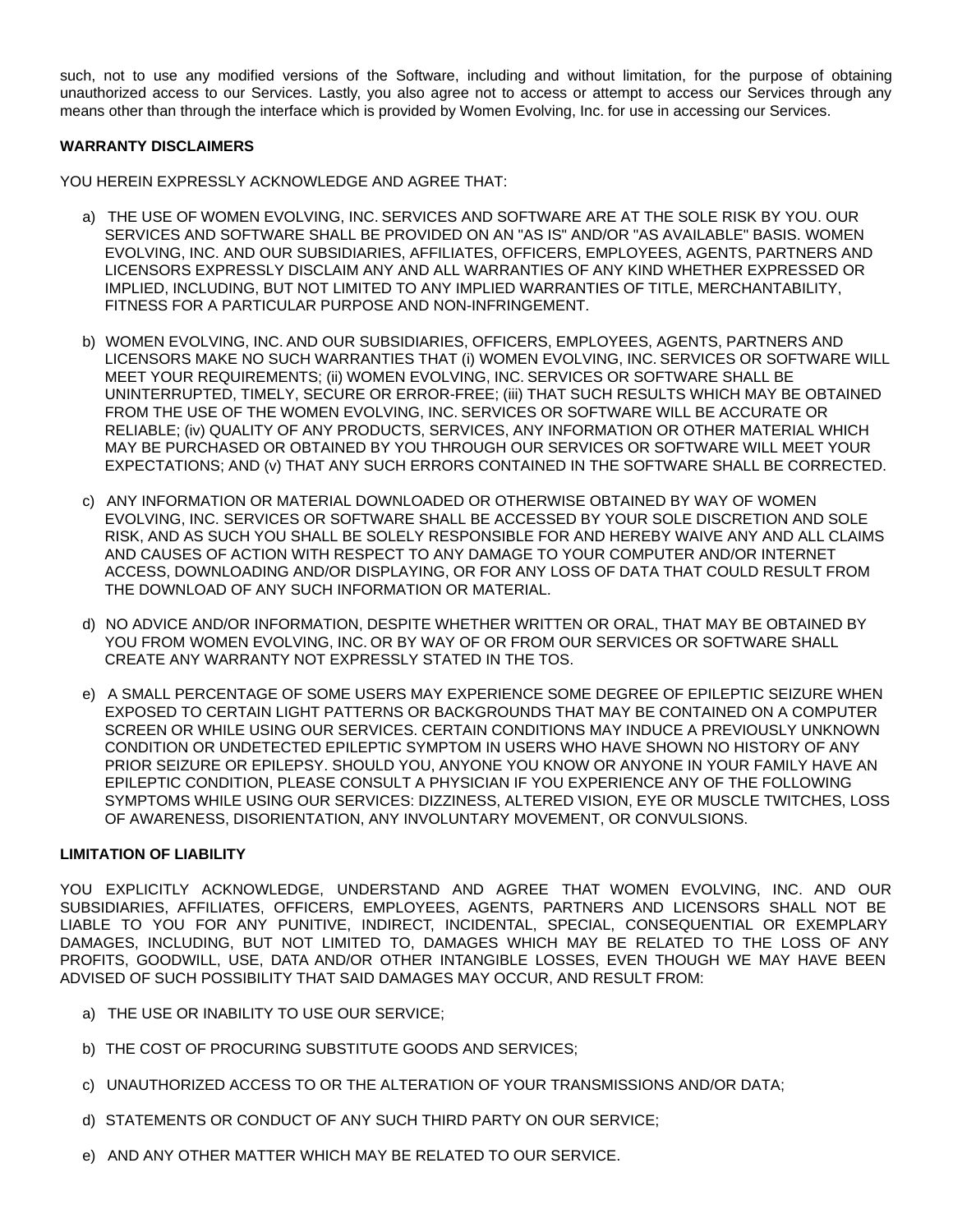## **RELEASE**

In the event you have a dispute, you agree to release Women Evolving, Inc. (and its officers, directors, employees, agents, parent subsidiaries, affiliates, co-branders, partners and any other third parties) from claims, demands and damages (actual and consequential) of every kind and nature, known and unknown, suspected or unsuspected, disclosed and undisclosed, arising out of or in any way connected to such dispute.

#### **SPECIAL ADMONITION RELATED TO FINANCIAL MATTERS**

Should you intend to create or to join any service, receive or request any such news, messages, alerts or other information from our Services concerning companies, stock quotes, investments or securities, please review the above Sections Warranty Disclaimers and Limitations of Liability again. In addition, for this particular type of information, the phrase "Let the investor beware" is appropriate. Women Evolving, Inc.'s content is provided primarily for informational purposes, and no content that shall be provided or included in our Services is intended for trading or investing purposes. Women Evolving, Inc. and our licensors shall not be responsible or liable for the accuracy, usefulness or availability of any information transmitted and/or made available by way of our Services, and shall not be responsible or liable for any trading and/or investment decisions based on any such information.

## **EXCLUSION AND LIMITATIONS**

THERE ARE SOME JURISDICTIONS WHICH DO NOT ALLOW THE EXCLUSION OF CERTAIN WARRANTIES OR THE LIMITATION OF EXCLUSION OF LIABILITY FOR INCIDENTAL OR CONSEQUENTIAL DAMAGES. THEREFORE, SOME OF THE ABOVE LIMITATIONS OF SECTIONS WARRANTY DISCLAIMERS AND LIMITATION OF LIABILITY MAY NOT APPLY TO YOU.

## **THIRD PARTY BENEFICIARIES**

You herein acknowledge, understand and agree, unless otherwise expressly provided in this TOS, that there shall be no thirdparty beneficiaries to this agreement.

## **NOTICE**

Women Evolving, Inc. may furnish you with notices, including those with regards to any changes to the TOS, including but not limited to email, regular mail, MMS or SMS, text messaging, postings on our website Services, or other reasonable means currently known or any which may be herein after developed. Any such notices may not be received if you violate any aspects of the TOS by accessing our Services in an unauthorized manner. Your acceptance of this TOS constitutes your agreement that you are deemed to have received any and all notices that would have been delivered had you accessed our Services in an authorized manner.

#### **TRADEMARK INFORMATION**

You herein acknowledge, understand and agree that all of the Women Evolving, Inc. trademarks, copyright, trade name, service marks, and other Women Evolving, Inc. logos and any brand features, and/or product and service names are trademarks and as such, are and shall remain the property of Women Evolving, Inc.. You herein agree not to display and/or use in any manner the Women Evolving, Inc. logo or marks without obtaining Women Evolving, Inc.'s prior written consent.

# **COPYRIGHT OR INTELLECTUAL PROPERTY INFRINGEMENT CLAIMS NOTICE & PROCEDURES**

Women Evolving, Inc. will always respect the intellectual property of others, and we ask that all of our users do the same. With regards to appropriate circumstances and at its sole discretion, Women Evolving, Inc. may disable and/or terminate the accounts of any user who violates our TOS and/or infringes the rights of others. If you feel that your work has been duplicated in such a way that would constitute copyright infringement, or if you believe your intellectual property rights have been otherwise violated, you should provide to us the following information:

- a) The electronic or the physical signature of the individual that is authorized on behalf of the owner of the copyright or other intellectual property interest;
- b) A description of the copyrighted work or other intellectual property that you believe has been infringed upon;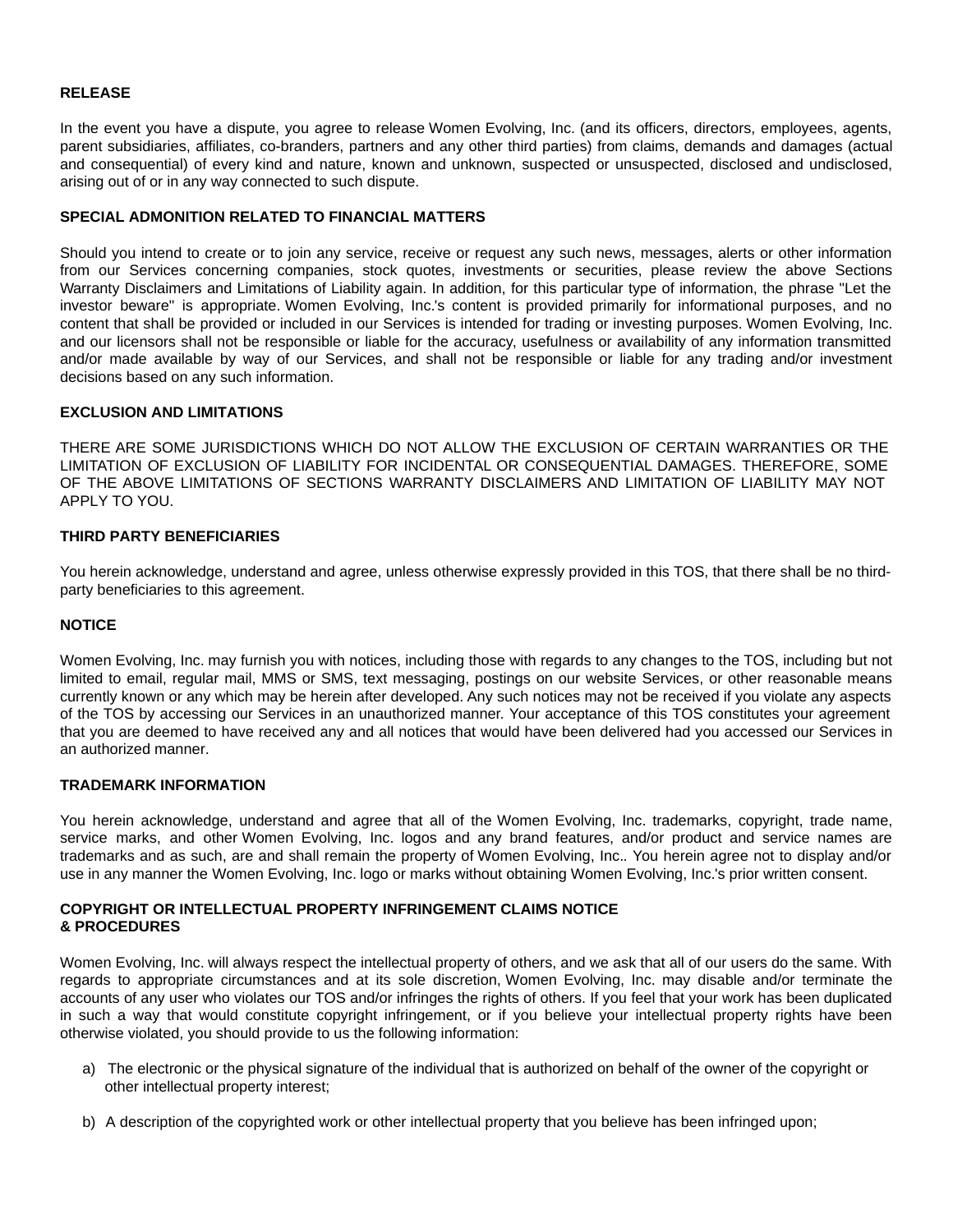- c) A description of the location of the site which you allege has been infringing upon your work;
- d) Your physical address, telephone number, and email address;
- e) A statement, in which you state that the alleged and disputed use of your work is not authorized by the copyright owner, its agents or the law;
- f) And finally, a statement, made under penalty of perjury, that the aforementioned information in your notice is truthful and accurate, and that you are the copyright or intellectual property owner, representative or agent authorized to act on the copyright or intellectual property owner's behalf.

The Women Evolving, Inc. Agent for notice of claims of copyright or other intellectual property infringement can be contacted as follows:

Mailing Address: Women Evolving, Inc. Attn: Copyright Agent PO Box 236804 Cocoa, Florida 32923

Telephone: 321-222-0552 Email: womenevolvinginc@gmail.com

## **CLOSED CAPTIONING**

BE IT KNOWN, that Women Evolving, Inc. complies with all applicable Federal Communications Commission rules and regulations regarding the closed captioning of video content. For more information, please visit our website at www.womenevolvinginc.org.

#### **GENERAL INFORMATION**

#### *ENTIRE AGREEMENT*

This TOS constitutes the entire agreement between you and Women Evolving, Inc. and shall govern the use of our Services, superseding any prior version of this TOS between you and us with respect to Women Evolving, Inc. Services. You may also be subject to additional terms and conditions that may apply when you use or purchase certain other Women Evolving, Inc. Services, affiliate Services, third-party content or third-party software.

#### *CHOICE OF LAW AND FORUM*

It is at the mutual agreement of both you and Women Evolving, Inc. with regard to the TOS that the relationship between the parties shall be governed by the laws of the state of Florida without regard to its conflict of law provisions and that any andall claims, causes of action and/or disputes, arising out of or relating to the TOS, or the relationship between you and Women Evolving, Inc., shall be filed within the courts having jurisdiction within the County of Brevard, Florida or the U.S. District Court located in said state. You and Women Evolving, Inc. agree to submit to the jurisdiction of the courts as previously mentioned, and agree to waive any and all objections to the exercise of jurisdiction over the parties by such courts and to venue in such courts.

#### *WAIVER AND SEVERABILITY OF TERMS*

At any time, should Women Evolving, Inc. fail to exercise or enforce any right or provision of the TOS, such failure shall not constitute a waiver of such right or provision. If any provision of this TOS is found by a court of competent jurisdiction to be invalid, the parties nevertheless agree that the court should endeavor to give effect to the parties' intentions as reflected in the provision, and the other provisions of the TOS remain in full force and effect.

#### *STATUTE OF LIMITATIONS*

You acknowledge, understand and agree that regardless of any statute or law to the contrary, any claim or action arising out of or related to the use of our Services or the TOS must be filed within 1 year(s) after said claim or cause of action arose or shall be forever barred.

## **VIOLATIONS**

Please report any and all violations of this TOS to Women Evolving, Inc. as follows: